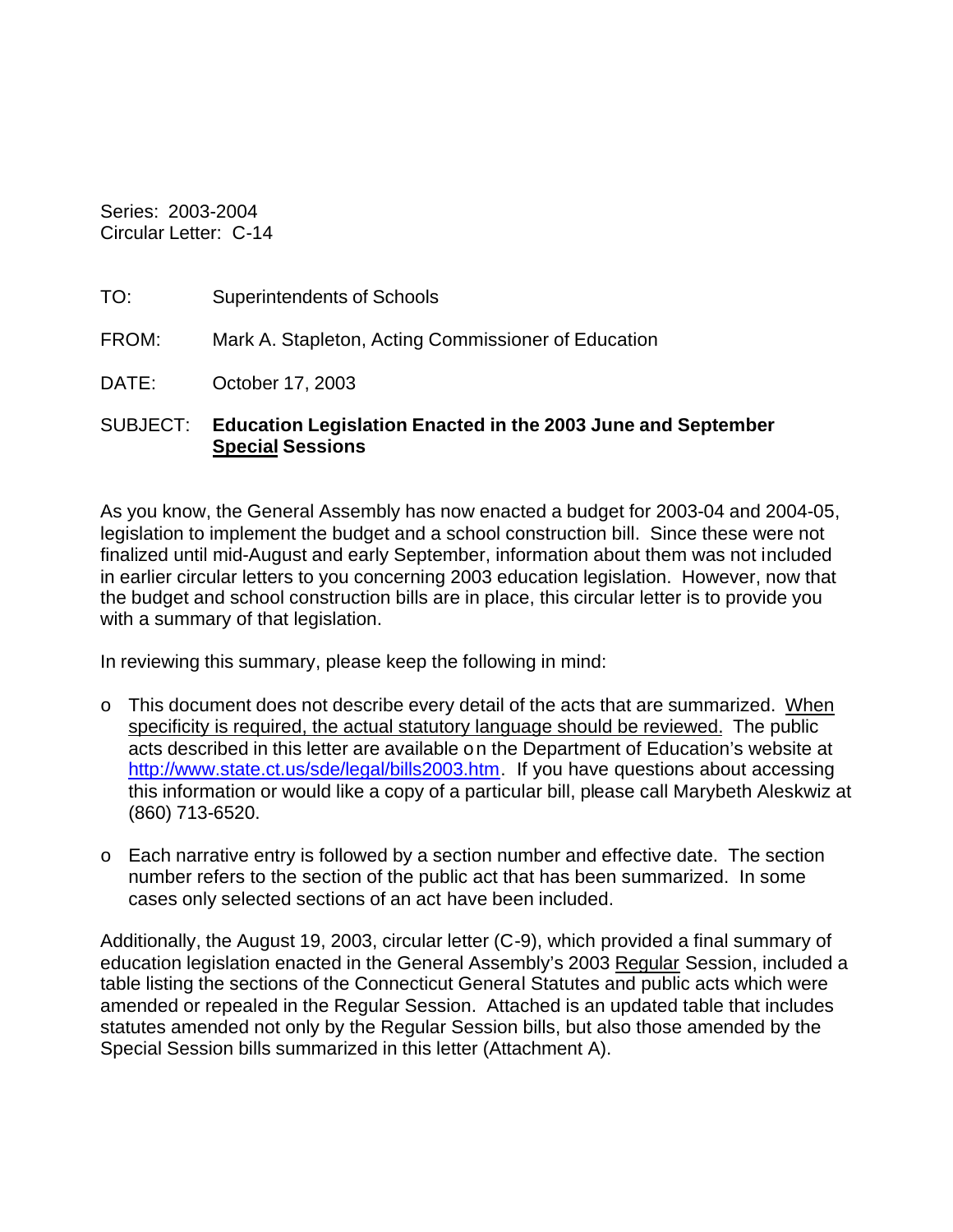If you have any questions about the new legislation, Department of Education staff members are ready and willing to help you. In most cases you will know from past experience whom to consult. However, if you do not know whom to contact or have general questions about this letter, please contact Attorney Katherine Nicoletti of the Office of Legal and Governmental Affairs at (860) 713-6520 or at: katherine.nicoletti@po.state.ct.us.

MAS:knb **Attachments**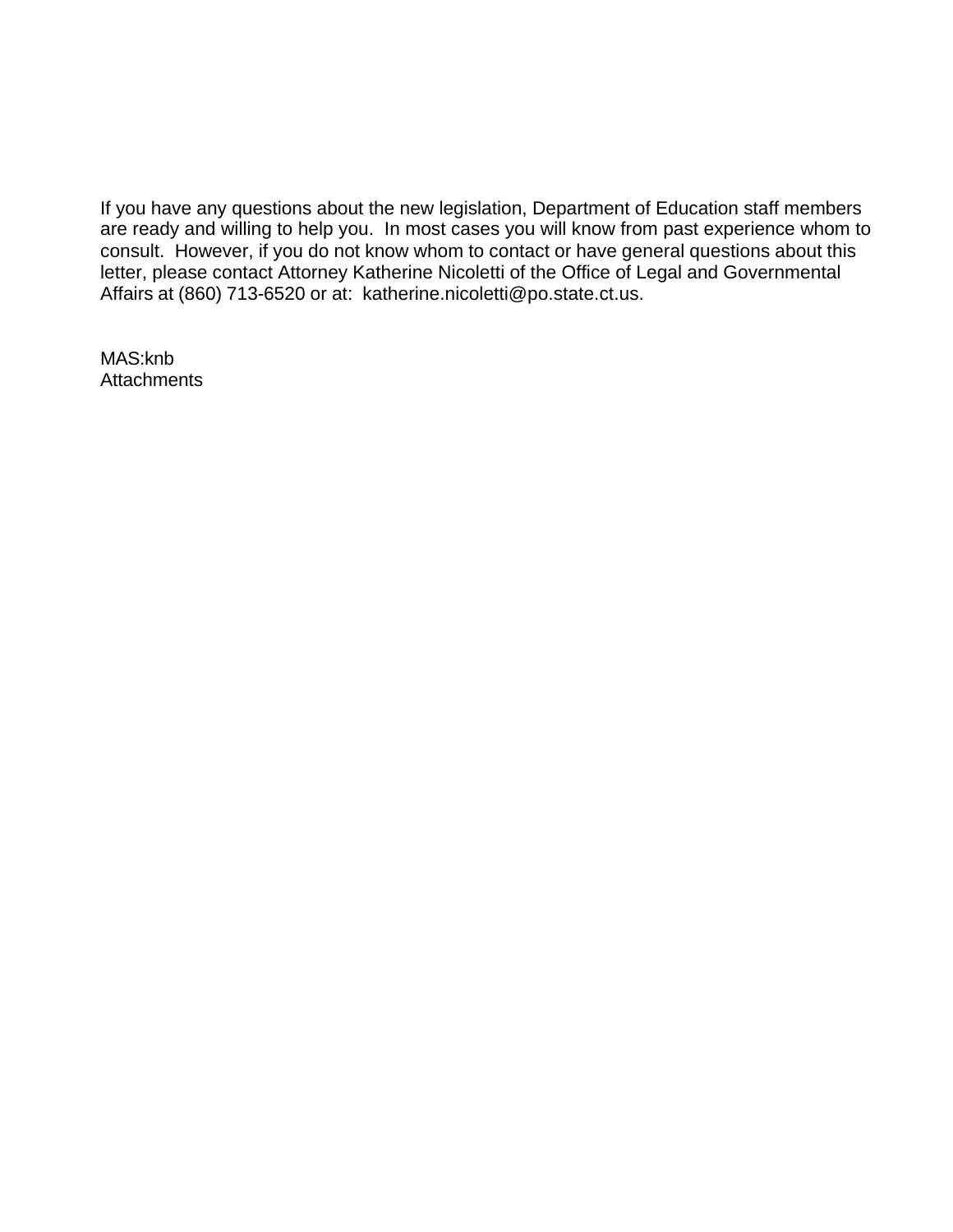

# **June 30 Special Session, P.A. 03-1 AN ACT CONCERNING EXPENDITURES AND REVENUE FOR THE BIENNIUM ENDING JUNE 30, 2005**

o Appropriates funds to state agencies, including the Department of Education, for 2003-04 and 2004-05. Preliminary 2003-04 education costs sharing (ECS) entitlements by town are available at: http://www.state.ct.us/sde/whatsnew/index. Statutory language to implement the budget are described in the summary of P.A. 03-6 of the June 30 Special Session, below.

## **June 30 Special Session, P.A. 03-3 AN ACT CONCERNING PUBLIC HEALTH, HUMAN SERVICES AND OTHER MISCELLANEOUS IMPLEMENTER PROVISIONS**

- o Amends the provisions concerning the **licensing of child day care services** that are offered by a municipal agency or department and located in a public school building. The act removes the requirement that the children served in such programs must be enrolled in the school (Sec. 29, effective August 20, 2003).
- o Reduces the amount of grants to towns that participate in the **School-Based Child Health Program** from 60% to 50% of the federal portion of Medicaid claims for Medicaid eligible special education and related services beginning with the fiscal year ending June 30, 2004 (Sec. 54, effective August 20, 2003).
- o Establishes civil penalties for failure to install an **automatic fire extinguishing system** in violation of Section 29-315 of the Connecticut General Statutes in any building (1) to be built as an educational occupancy (as defined in the Fire Safety Code), (2) eligible for a school construction grant and (3) put out to bid on or after July 1, 2004 (Section 92, effective August 20, 2003).

## **June 30 Special Session, P.A. 03-6 AN ACT CONCERNING GENERAL BUDGET AND REVENUE IMPLEMENTATION PROVISIONS**

- o Extends the language providing a formula for calculating **grants for health services for children in nonpublic schools** for the fiscal year ending June 30, 2004, and each fiscal year thereafter (Sec. 1, effective August 20, 2003).
- o Amends the **special education statutes** to make a number of changes including, but not limited to: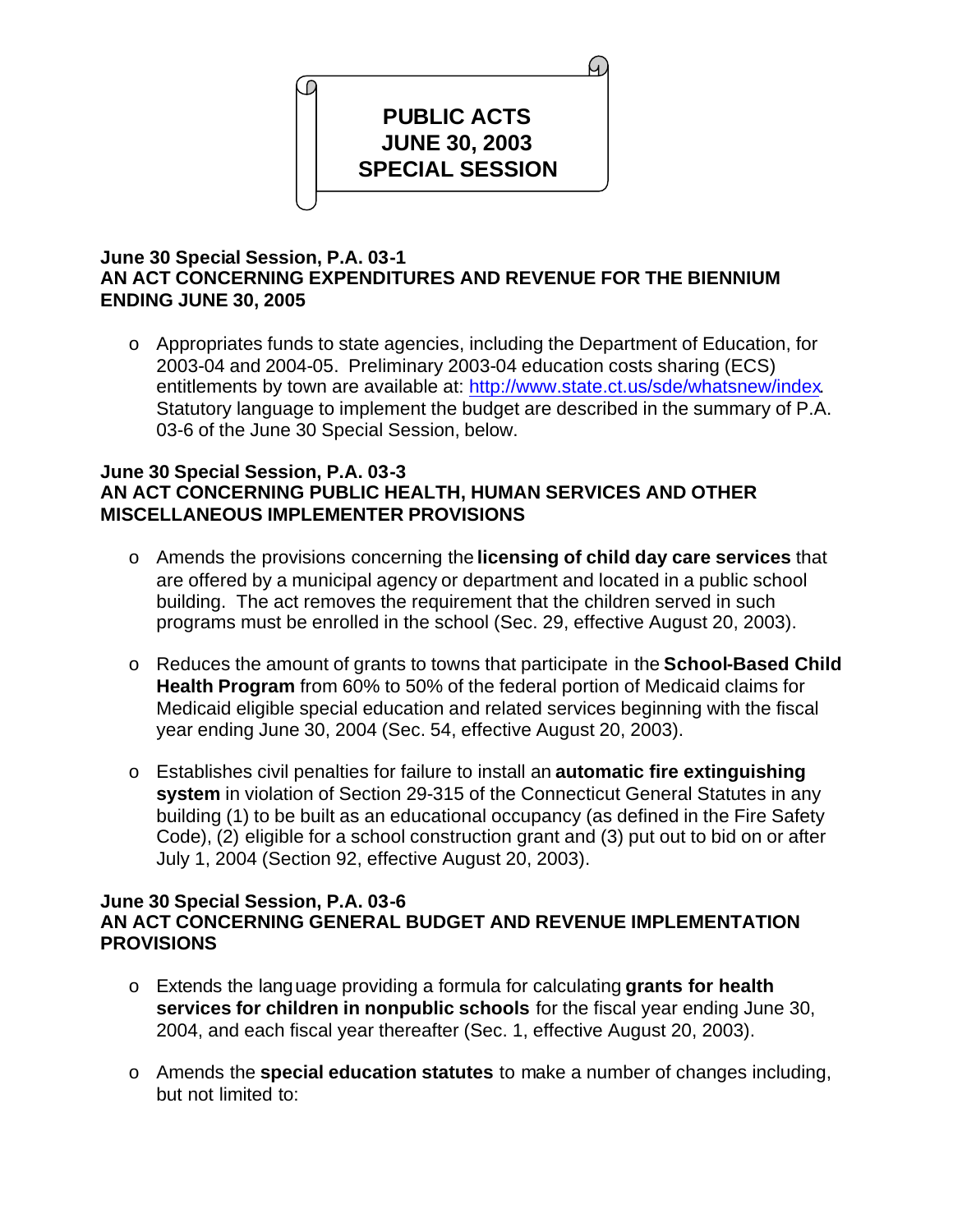- 1. Making the state law conform to the federal Individuals with Disabilities Education Act, 20 U.S.C. § 1400 et seq., by incorporating references to federal definitions and terms and eliminating redundant and inconsistent state provisions and definitions;
- 2. Eliminating the prohibition against raising, at due process hearings, issues that have not been previously raised at a planning and placement team (PPT) meeting;
- 3. Eliminating the requirement that a prehearing conference must take place at least 10 days before the hearing is scheduled to begin;
- 4. Amending provisions concerning a board's right to go to a hearing when a parent refuses to consent to initial placement in special education; and
- 5. Providing that a court that hears an appeal of a hearing officer's decision must hear additional evidence at a party's request (Secs. 2 to 7, inclusive, effective August 20, 2003).
- o Requires boards of education to provide educational services to **homeless children** and youth in accordance with the provisions of the McKinney-Vento Act, 42 U.S.C. § 11431, et seq. (Sec. 8, effective August 20, 2003).
- o Provides for **proportionate reductions of the grants** for the following purposes in order to remain within the appropriations made available in the budget for the biennium ending June 30, 2005 (P.A. 03-01 of the June 30 Special Session, above): transportation, adult education, regional educational service centers, health services for children in nonpublic schools, special education, nonpublic school transportation and regular education for children placed by state agencies (Secs. 9 to 13, inclusive, 21, 203, and 244 to 246, inclusive, effective August 20, 2003).
- o Increases the annual **charter school grant** from \$7,000 to \$7,250 per pupil and provides that the grants may be increased proportionately if the amount appropriated for charter school grants exceeds \$7,250 per pupil (Sec. 14, effective August 20, 2003).
- o Postpones from July 1, 2003, until July 1, 2004, the implementation of certain staff qualification requirements for **school readiness programs** (Sec. 15, effective August 20, 2003).
- o Allows the Commissioner of Education to grant regional educational service centers additional **funding for OPEN choice program transportation** services if (1) there are funds remaining in the appropriation for such purposes and (2) additional grants are needed to offset transportation costs in excess of \$2,100 for each student transported (Sec. 18, effective August 20, 2003).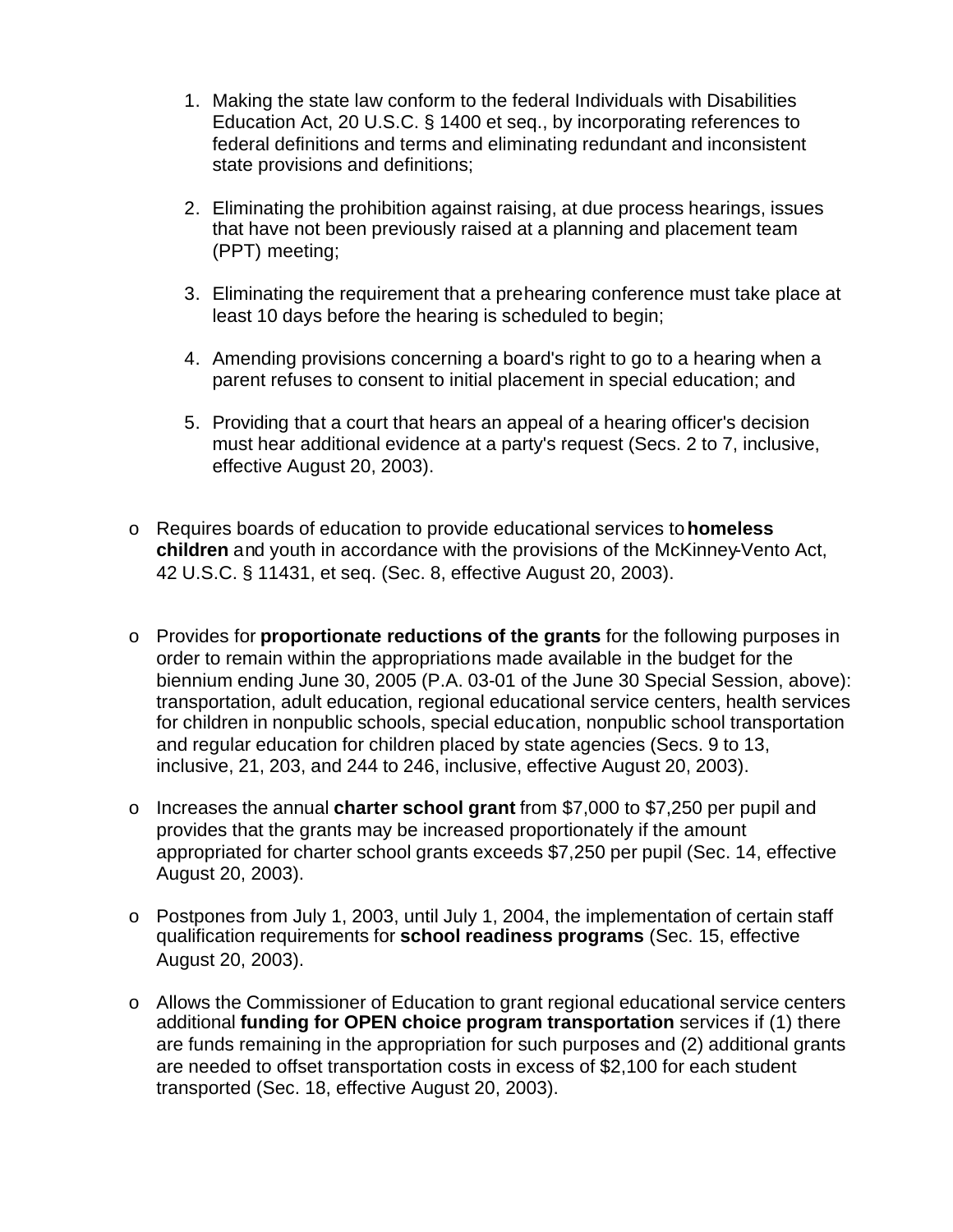- o Provides that boards of education must require each worker who (1) is employed by a provider of **supplemental services pursuant to the No Child Left Behind Act**  and (2) performs a service involving direct student contact, to submit to state and national criminal history records checks within 30 days from the date such worker begins to perform such service (Sec. 19, effective August 20, 2003).
- o Postpones from July 1, 2003, until the fiscal year beginning July 1, 2005, the reduction in the local contribution for the **special education excess costs grant**  (school district placements) from five times the school district's average per pupil education costs for the prior fiscal year to four and one-half times such costs (Sec. 20, effective August 20, 2003).
- o Amends the **education cost sharing (ECS) grant** by (1) postponing the elimination of the 6% cap on annual increases in ECS grants for two years (through the fiscal year ending June 30, 2005), (2) extending the foundation amount of \$5,891 for two years (through the fiscal year ending June 30, 2005), (3) providing some cap reduction aid to towns still impacted by the cap, (4) limiting the amount of any decrease a town may receive and (5) extending the minimum expenditure requirement (MER) through the fiscal year ending June 30, 2005 (Secs. 22 to 25, inclusive, effective August 20, 2003).
- o Specifies that for the fiscal year ending June 30, 2004, not less than \$1 M of the funds appropriated for **magnet schools** shall, on or before September 1, 2003, be used to provide a supplemental grant to regional educational service centers operating full- or part-time interdistrict magnet schools in such amounts as the Commissioner of Education determines (Sec. 26, effective August 20, 2003).
- o Extends **grants** for the fiscal years ending June 30, 2004 and June 30, 2005, for **priority school districts** and for programs for school readiness, early reading, extended school building hours, and summer school (Secs. 28 to 31, inclusive, effective August 20, 2003).
- o Establishes phase-out grants for towns that received **competitive school readiness grants** and are no longer eligible for such grants (Sec. 32, effective August 20, 2003).
- o Provides that a **certification endorsement** to teach **elementary** education for grades 1 to 6, inclusive, shall be valid for grades kindergarten to 6, inclusive, and an endorsement to teach **comprehensive special education** for grades 1 to 12, inclusive, shall be valid for grades kindergarten to 12, inclusive. Formerly, the statute applied to any elementary or comprehensive special education endorsement and was not limited to those endorsements for particular grade levels (Sec. 33, effective August 20, 2003).
- o Suspends, for the fiscal years ending June 30, 2004 and June 30, 2005, the operation of the **neighborhood youth center grant program** administered by the Office of Policy and Management (Secs. 185 and 186, effective August 20, 2003).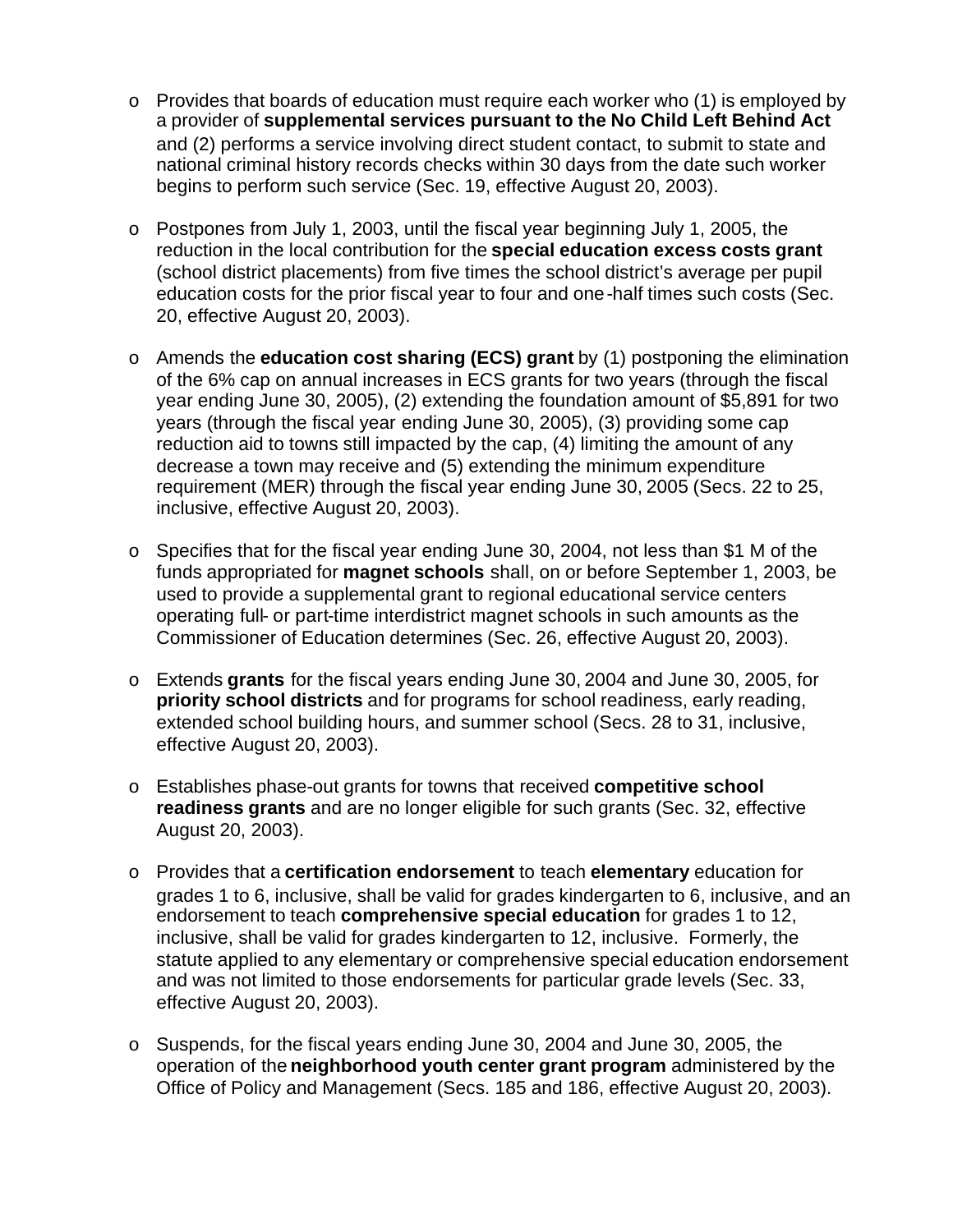

# **September 8 Special Session, P.A. 03-2 AN ACT CONCERNING SCHOOL CONSTRUCTION**

- o Authorizes the Commissioner of Education to enter into **grant commitments** for school construction projects, including previously authorized projects that have changed substantially in scope or cost (Sec. 1, effective September 10, 2003).
- o Enacts **special provisions** for individual school construction projects (Secs. 2 to 17, inclusive, 22, 23 and 25, effective September 10, 2003).
- o Adds two **Hartford magnet schools** to the school construction grant commitment list to comply with the *Sheff v. O'Neill* settlement agreement (Secs. 18 and 19, effective September 10, 2003).
- o Increases the **amount of bonds** that the State Treasurer is authorized to issue **for school building projects and interest subsidy grants** (Secs. 20 and 21, effective September 10, 2003).
- o Extends for an additional year a **facility renovation grant program** that gives eligible **charter schools** grants of up to \$500,000 for certain types of construction and renovation projects (Sec. 24, effective September 10, 2003).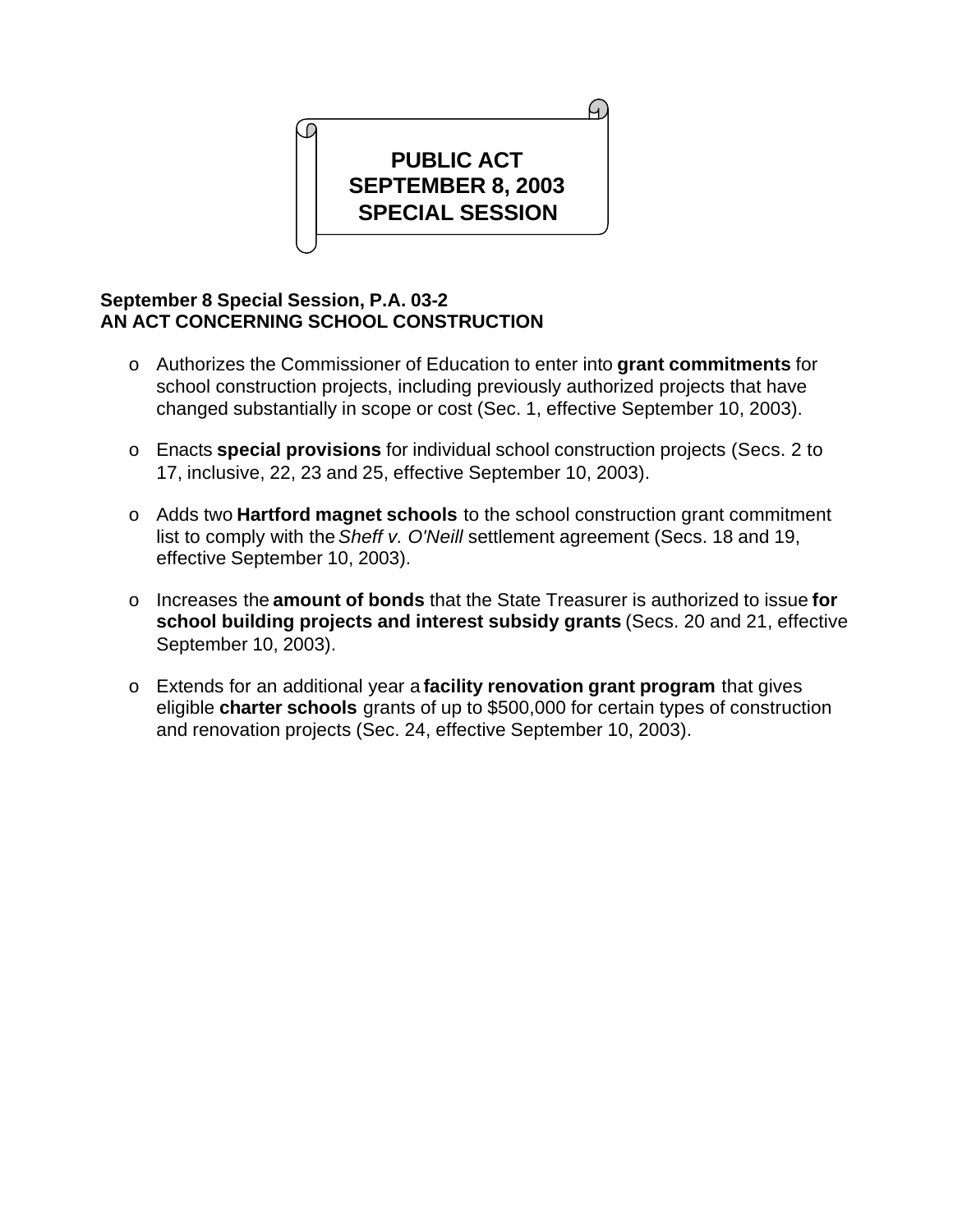#### Attachment A

## **TABLE OF AMENDED AND REPEALED STATUTES AND PUBLIC ACTS FOR 2003 – as of October 15, 2003**

| <b>Statute</b>         | <b>Public Act</b>              |
|------------------------|--------------------------------|
| $1-210(b)$             | 03-200, S. 17                  |
| 2-79a                  | June 30 Sp. Sess. 03-6, S. 56  |
| 4b-91                  | 03-215, S. 1                   |
| 7-127d (a)             | June 30 Sp. Sess. 03-6, S. 185 |
| 7-127e (a)             | June 30 Sp. Sess. 03-6, S. 186 |
| 8-265pp                | 03-278, S. 23                  |
| 9-235d                 | 03-108, S. 1                   |
| $10-4$ (b)             | 03-174, S. 12                  |
| 10-4h $(a)$            | 03-76, S. 2                    |
| $10-40$ (a)            | 03-76, S. 38                   |
| $10-5a$                | 03-76, S. 3                    |
| 10-14n                 | 03-168, S. 1                   |
| 10-14 $n(d)$           | 03-174, S. 1                   |
| $10-160(5)$            | 03-76, S. 39                   |
| $10-16p(b)$            | June 30 Sp. Sess. 03-6, S. 15  |
| $10-16p$ (d)           | June 30 Sp. Sess. 03-6, S. 32  |
| 10-16 $p(k)$           | June 30 Sp. Sess. 03-6, S. 30  |
| $10-190$ (a)           | 03-174, S. 11                  |
| $10-20f$               | 03-76, S. 4                    |
| $10-21c(a)$            | 03-66, S. 1                    |
| $10-27$ (c)            | 03-76, S. 40                   |
| 10-28b                 | $03-76, S.5$                   |
| 10-29a (a)(47) (added) | $03-29, S. 1;$                 |
|                        | 03-79, S. 1                    |
| 10-66j (e) (added)     | June 30 Sp. Sess. 03-6, S. 12  |
| $10-66n$ (a)           | 03-76, S. 6                    |
| $10 - 66$ bb $(h)$     | 03-76, S.7                     |
| $10 - 66ee$ (c)        | June 30 Sp. Sess. 03-6, S. 14  |
| 10-66hh                | 03-76, S. 50;                  |
|                        | Sept. 8 Sp. Sess. 03-2, S. 24  |
| $10-67(1)$             | 03-100, S. 1                   |
| $10-67(7)$             | 03-100, S. 2                   |
| $10-69$ (b)            | 03-100, S. 3                   |
| $10-71$ (a)(1)         | 03-76, S. 8;                   |
|                        | 03-100, S. 4                   |
| $10-71$ (b)            | 03-76, S. 9                    |
| 10-71 (d) (added)      | June 30 Sp. Sess. 03-6, S. 10  |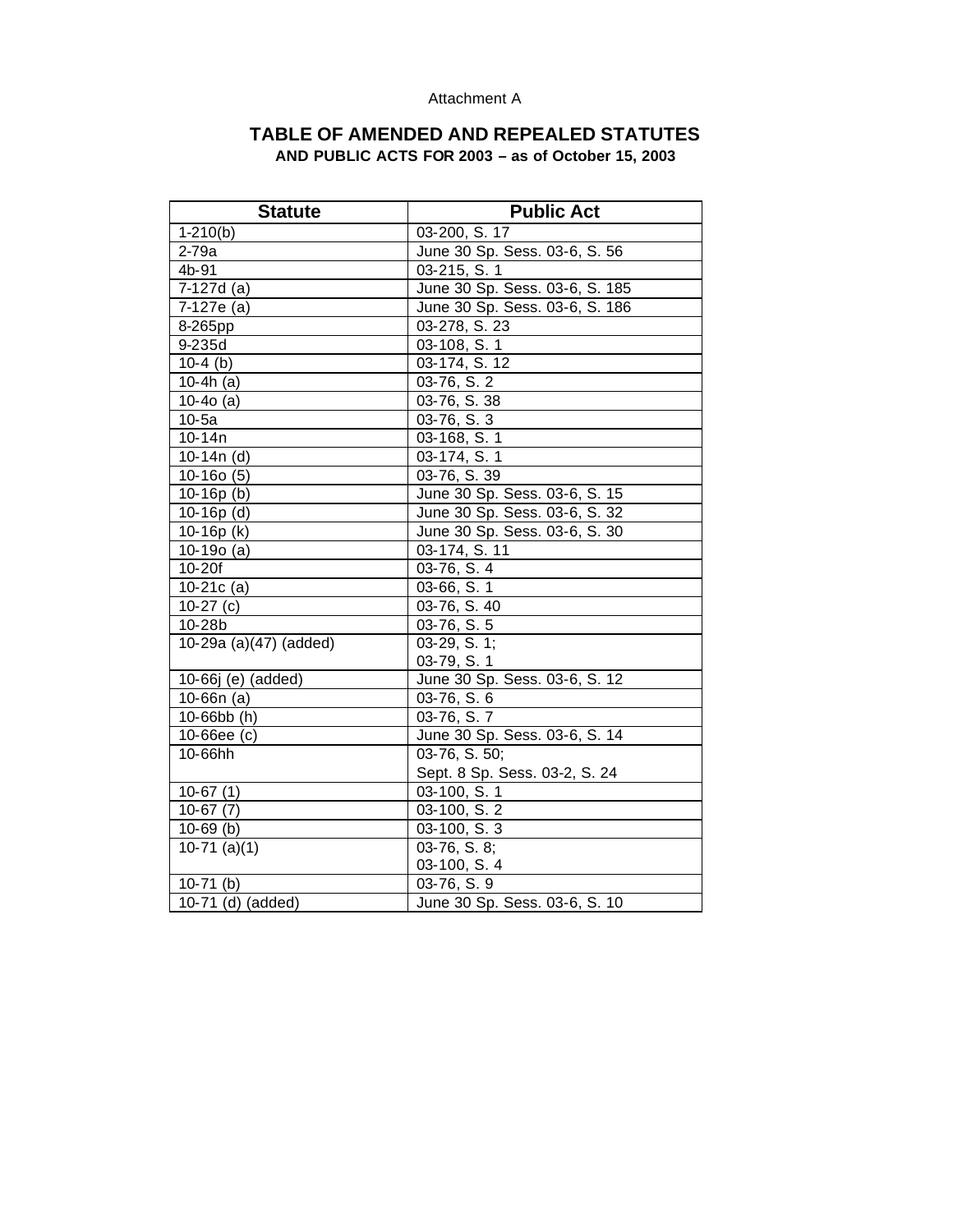## **TABLE OF AMENDED AND REPEALED STATUTES AND PUBLIC ACTS FOR 2003 – as of October 15, 2003**

Statute **Public Act** 10-76a June 30 Sp. Sess. 03-6, S. 2 10-76d (a)(1) June 30 Sp. Sess. 03-6, S. 3 10-76d (a)(3) June 30 Sp. Sess. 03-3, S. 54 10-76d (a)(7) June 30 Sp. Sess. 03-6, S. 4 10-76d (e)(2) June 30 Sp. Sess. 03-6, S. 244 10-76d (e)(3) June 30 Sp. Sess. 03-6, S. 245 10-76g (a) 03-76, S. 1, 10; 03-174, S. 8 10-76g (b) June 30 Sp. Sess. 03-6, S. 20 10-76g (d) (added) June 30 Sp. Sess. 03-6, S. 21 10-76h 03-76, S. 11 10-76h (a)(1) June 30 Sp. Sess. 03-6, S. 5 10-76h (c)(2) June 30 Sp. Sess. 03-6, S. 6 10-76h (d) June 30 Sp. Sess. 03-6, S. 7 10-76i (b), (c) 03-76, S. 41 10-76t 03-76, S. 12 10-95i (a) 03-76, S. 34 10-95m (b)(3) 3-76, S. 42 10-98a | 03-76, S. 43 10-145b (l)(1) 03-76, S. 44 10-145b (p) 03-185, S. 107 (Vetoed) 10-145d (a) 03-168, S. 4 10-145d (f) (added) 03-168, S. 3 June Sp. Sess. 03-6, S. 33 10-145d (g) (added) 03-168, S. 3 10-145f (b)(3) 33-76, S. 13 10-145f (c) 03-76, S. 14 10-145f (d) 03-174, S. 2 10-145i 03-168, S. 5 10-153b (a) 03-174, S. 15 10-154a **June 30 Sp. Sess. 03-6, S. 146** 10-155d (b) 03-76, S. 45 10-183b 03-232, S. 7 10-183c 03-232, S. 5 10-183e (c)  $\begin{array}{|c|c|c|c|c|} \hline 103-232, S. 2 \hline \end{array}$ 10-183e (g) 03-232, S. 14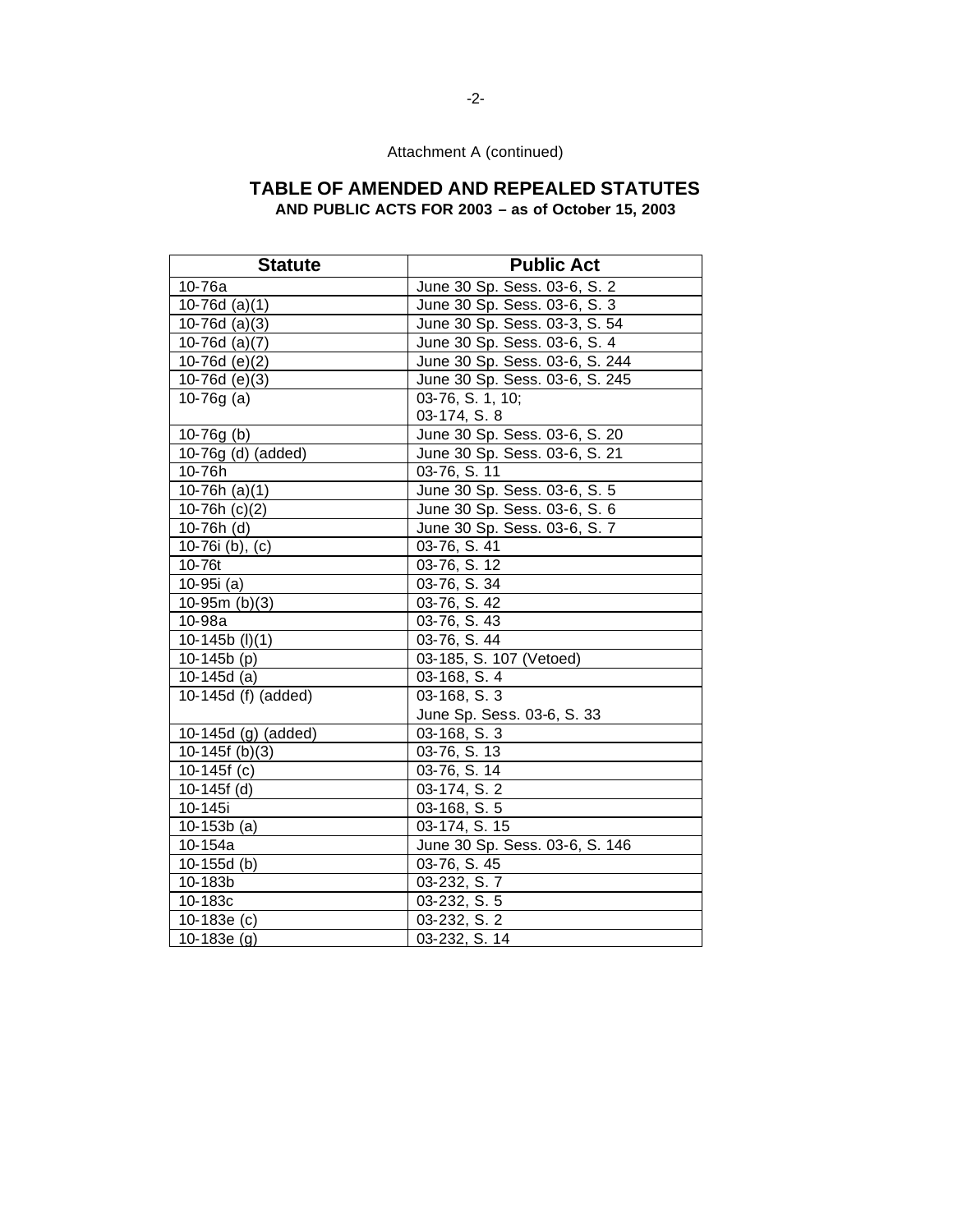# **TABLE OF AMENDED AND REPEALED STATUTES**

**AND PUBLIC ACTS FOR 2003 – as of October 15, 2003** 

| <b>Statute</b>     | <b>Public Act</b>              |
|--------------------|--------------------------------|
| 10-183g            | 03-232, S. 8                   |
| $10-183g(m)$       | 03-232, S. 3                   |
| 10-183g $(n)$      | 03-232, S. 4                   |
| 10-183k            | 03-232, S. 9                   |
| $10-1831$ (a)      | 03-278, S. 24                  |
| 10-183n            | 03-232, S. 10                  |
| 10-183t (a)--(c)   | 03-232, S. 11                  |
| $10-183t$ (d)      | 03-232, S. 12                  |
| 10-183v            | 03-232, S. 1;                  |
|                    | 03-232, S. 13                  |
| 10-183jj (e)       | 03-232, S. 6                   |
| 10-202f            | 03-76, S. 15                   |
| 10-208a            | 03-211, S. 2                   |
| 10-209             | 03-211, S. 9                   |
| $10-212$ (a)       | 03-211, S. 3                   |
| 10-212a            | 03-211, S. 4                   |
| 10-212b            | 03-211, S. 8                   |
| 10-217a $(b)(1)$   | June 30 Sp. Sess. 03-6, S. 1   |
| 10-217d            | June 30 Sp. Sess. 03-6, S. 146 |
| 10-217g            | June 30 Sp. Sess. 03-6, S. 146 |
| $10-220(a)$        | 03-220, S. 1                   |
| 10-220 (d) (added) | 03-220, S. 2                   |
| $10-220a$ (a)      | 03-211, S. 6                   |
| 10-220a (c)        | 03-76, S. 16                   |
| 10-220a (d)        | 03-76, S. 16;                  |
|                    | 03-174, S. 3                   |
| $10-221$ (b)       | 03-76, S. 17                   |
| 10-221d (a)        | June 30 Sp. Sess. 03-6, S. 19  |
| 10-2211            | 03-76, S. 46                   |
| 10-226a (b)        | 03-174, S. 4                   |
| 10-227             | 03-76, S. 18                   |
| $10-253$ (b)       | June 30 Sp. Sess. 03-6, S. 246 |
| 10-253 (f) (added) | June 30 Sp. Sess. 03-6, S. 8   |
| 10-260a $(b)$      | 03-76, S. 19                   |
| $10-261$ (a)(2)    | 03-278, S. 114                 |
| $10-261$ (a)(3)    | 03-76, S. 20                   |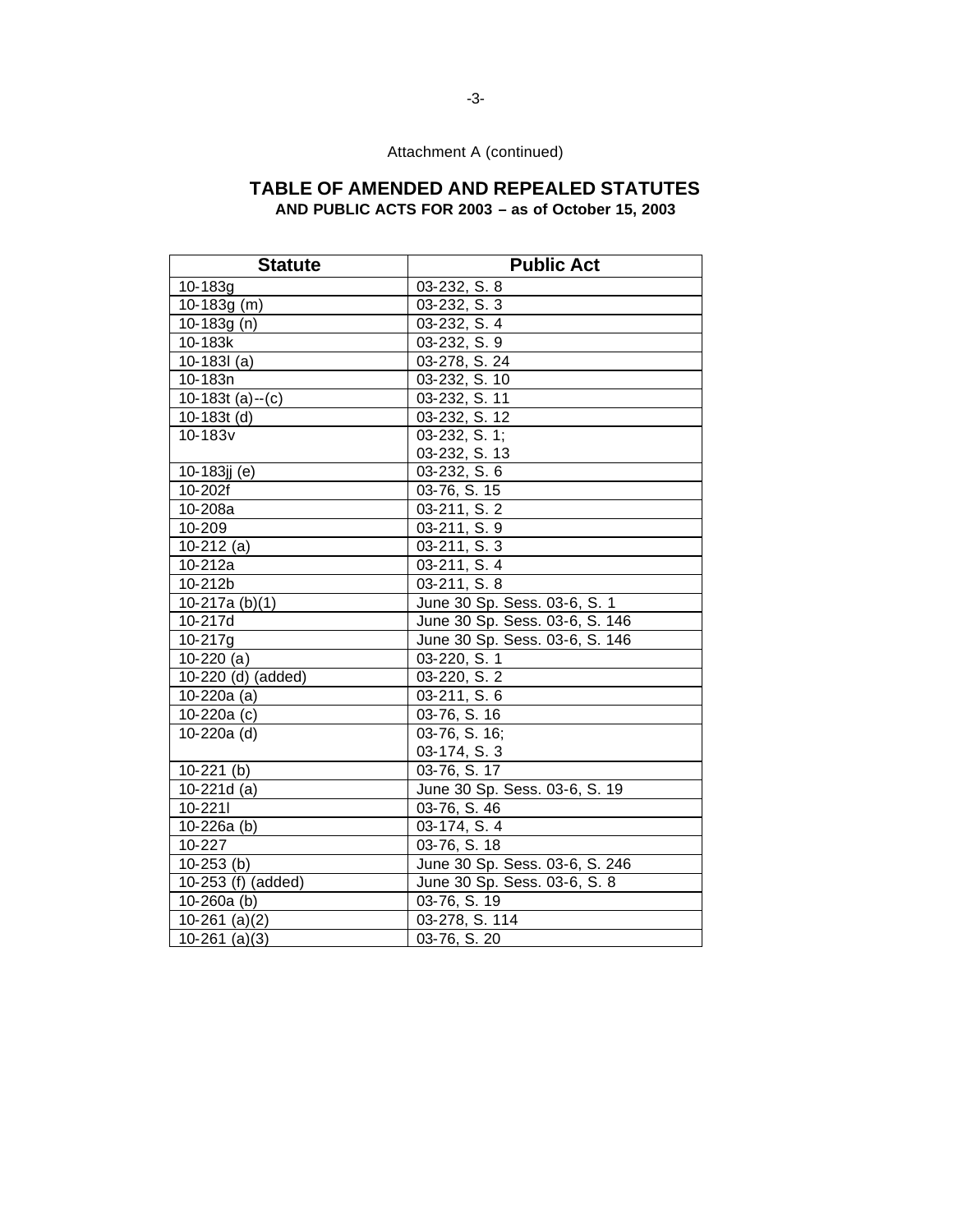## **TABLE OF AMENDED AND REPEALED STATUTES AND PUBLIC ACTS FOR 2003 – as of October 15, 2003**

Statute **Public Act** 10-261a (b), (c) 03-174, S. 6 10-262f (9) June 30 Sp. Sess. 03-6, S. 24 10-262f (16) 03-76, S. 21 10-262f (20) 03-76, S. 22 10-262f (22) 03-278, S. 115 10-262f (28) June 30 Sp. Sess. 03-6, S. 22 10-262h (a)(6) June 30 Sp. Sess. 03-6, S. 23 10-262j (d)(10), (11) (added) June 30 Sp. Sess. 03-6, S. 25 10-262j (e) 03-76, S. 23 10-262k | 03-174, S. 7 10-262n (b) 03-174, S. 10 10-263e (a) 03-76, S. 33 10-264i (c) 03-76, S. 24 10-264l (c) 03-76, S. 36 10-265f (d) 03-76, S. 47 10-265f (h) (added) June 30 Sp. Sess. 03-6, S. 31 10-265l (b) 03-174, S. 9 10-266m (a)(4) (added) June 30 Sp. Sess. 03-6, S. 9 10-266p (a) 03-76, S. 35; 03-278, S. 116 10-266t (h) (added) 03-174, S. 14 10-266u (a) 03-76, S. 25 10-266w (c) 03-76, S. 26 10-266aa (a) 03-76, S. 48 10-266aa (e) 03-168, S. 2 10-266aa (f) June 30 Sp. Sess. 03-6, S. 18 10-281 June 30 Sp. Sess. 03-6, S. 203 10-282 (19) (added) 03-220, S. 3 10-283 (a) 03-76, S. 27 10-283 (b) 03-220, S. 4 10-285a (b) 03-76, S. 49 10-286 (a)(1) 03-76, S. 28 10-286 (a)(9) (added) 03-220, S. 5 10-286 (d) (added) 03-220, S. 8